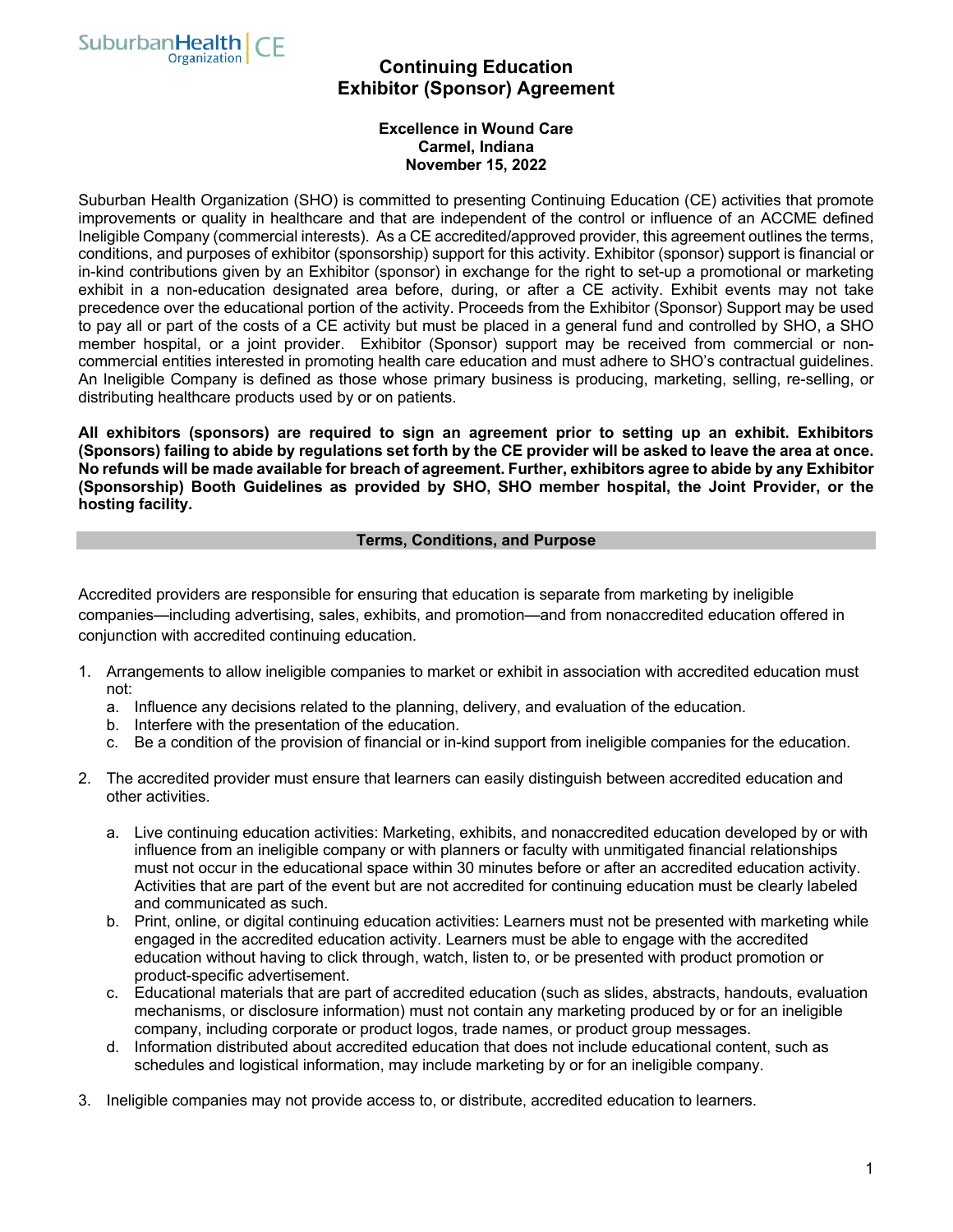

### **Continuing Education Exhibitor (Sponsor) Agreement**

#### **Excellence in Wound Care Carmel, Indiana November 15, 2022**

The Exhibitor (Sponsor), SHO member hospital (if applicable), Joint Provider (if applicable), and SHO agree to abide by the Accreditation Council for Continuing Medical Education's (ACCME) *Standards for Integrity and Independence in Accredited Continuing Education*. The ANCC has adopted the ACCME *Standards for Integrity and Independence in Accredited Continuing Education*.

| Name of Accredited /<br><b>Approved CE Provider</b>            |                           | <b>Suburban Health Organization</b> |                         |              |
|----------------------------------------------------------------|---------------------------|-------------------------------------|-------------------------|--------------|
| Contact Person                                                 | Terri Neaderhiser         |                                     | <b>Telephone Number</b> | 317-295-5283 |
| E-mail Address                                                 | terrin@suburbanhealth.com |                                     | Fax Number              | 317-692-5233 |
| <b>SHO Member Hospital</b>                                     |                           | <b>Riverview Health</b>             |                         |              |
| <b>Contact Person</b>                                          |                           |                                     | <b>Telephone Number</b> |              |
| E-mail Address                                                 |                           |                                     | Fax Number              |              |
| <exhibitor name=""><br/><b>Exhibitor (Sponsor)</b></exhibitor> |                           |                                     |                         |              |
| <b>Contact Person</b>                                          |                           |                                     | <b>Telephone Number</b> |              |
| E-mail Address                                                 |                           |                                     | <b>Fax Number</b>       |              |

SHO hereby authorizes the SHO member hospital or Joint Provider, if applicable, to collect exhibitor fees and place in a general fund to pay the speaker honoraria and out-of-pocket expenses, or other identified meeting expenses, and to track revenue and expenses related to the educational activity.

#### **Liability**

Reasonable precautions to safeguard exhibitor's (sponsor's) property will be taken; however, SHO, SHO member hospital, and the Joint Provider, if applicable, will not be responsible for damage to, loss, theft of property belonging to the Exhibitor, his agent, employee, visitors, or guests. Each Exhibitor (Sponsor) is expected to carry his and/or her own appropriate insurance. Exhibitors (Sponsors) may not assign, sublet, or share their exhibit space with another business or firm unless approval from the CE provider has been obtained in writing. The Exhibitor (Sponsor) shall be liable for any damage caused to the building, floors, walls, standard booth equipment, or other Exhibitor's (Sponsor's) standard booth equipment. An exhibitor's (Sponsor's) display shall not be dismantled or packed in preparation for removal prior to the official closing of the show, or designated closing of the exhibits, without prior approval from SHO, SHO member hospital, or the joint provider, if applicable.